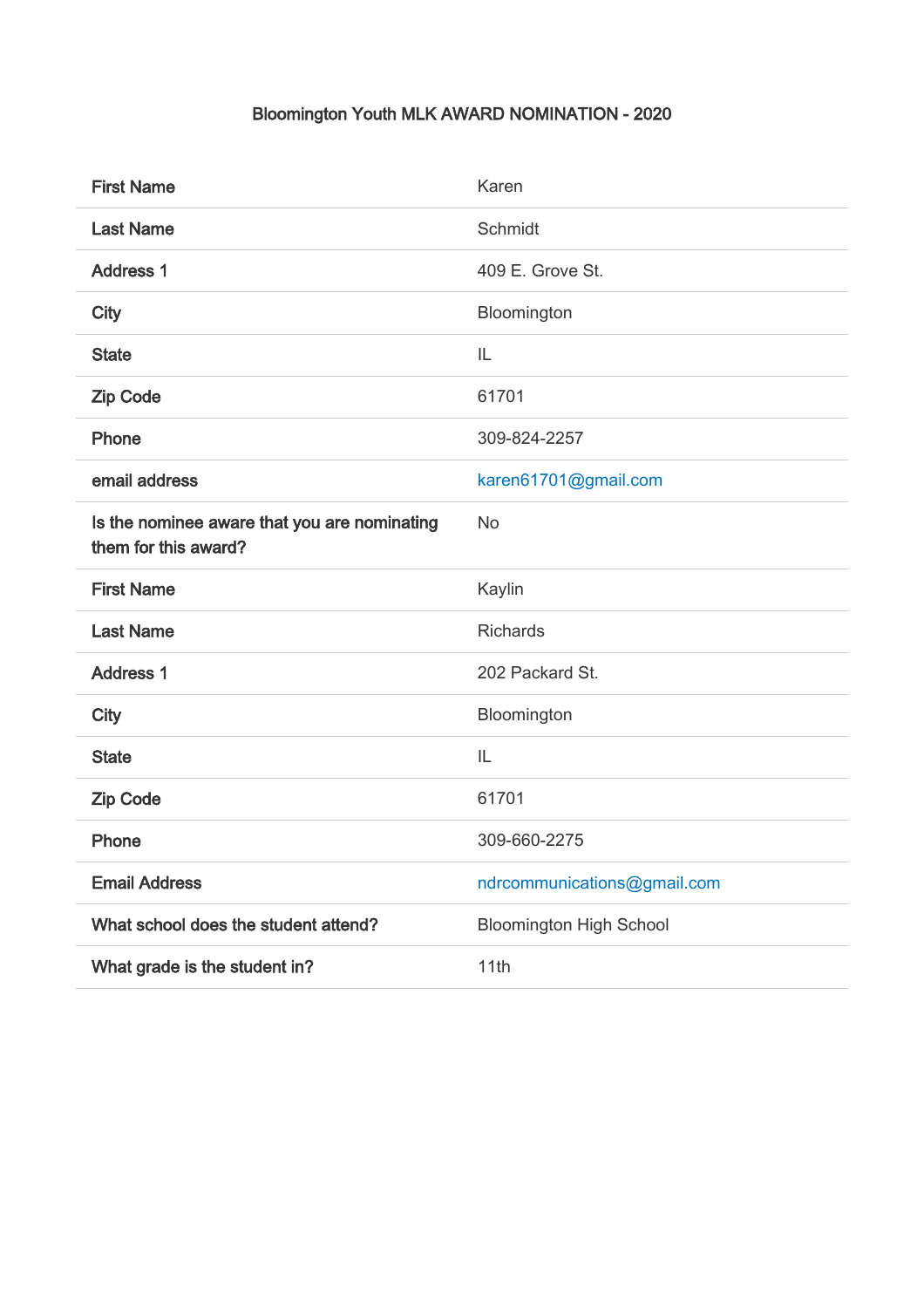1. What are your reasons for nominating this individual?

"Life's most persistent and urgent question is: 'What are you doing for others?'" Dr. King's often-quoted challenge to us has led to a national day of service for many. For some, it has become a way of life. This is the case for Kaylin Richards, who has distinguished herself as a bridge-builder, a peace-maker, and a servant-leader willing to roll up her sleeves for her community. Kaylin has built a significant record of service to others, sharing her time, creativity and organizational skills to build connections among people and across programs; using her voice to uplift others through her music; and expressing empathy and sensitivity to a broad spectrum of our community through her volunteer activities and work assignments. Kaylin has truly distinguished herself, emulating the many values that Dr. King has called us to embrace.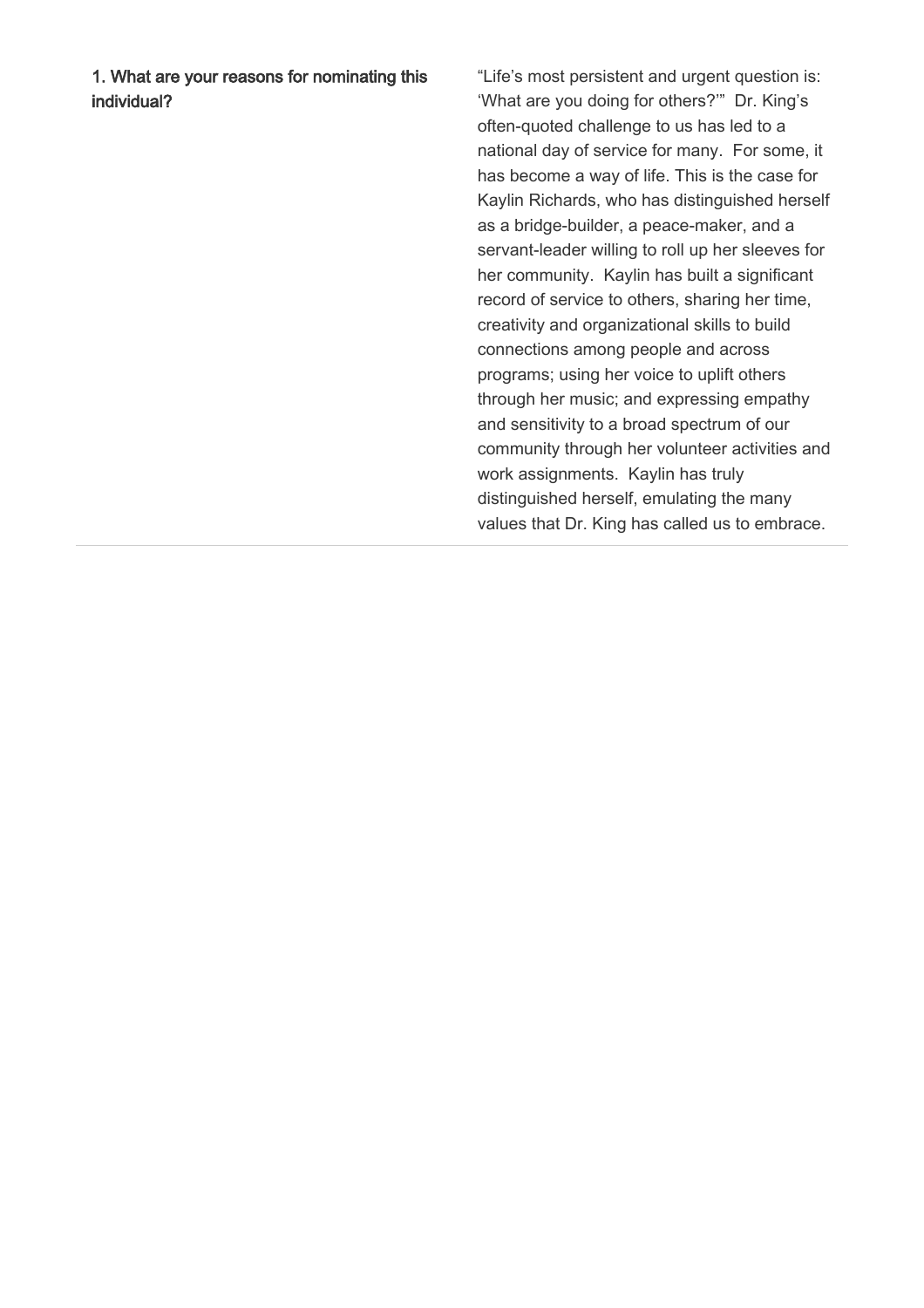2. How has the nominee demonstrated commitment to improving cooperation and fostering mutual respect among people of different racial, ethnic, religion and other backgrounds

Kaylin's engagement with many non-profit organizations and programs is extensive, and clearly focused on supporting social justice, embracing diversity, and lifting up those in need. These include:

● Volunteering with the West Bloomington Revitalization Project Veggie Oasis through the Westside Revitalization Project to serve families and individuals in need of fresh food. Her work with this program is driven by her commitment to address food insecurity and provide options for healthy eating.

● Working with Gold Star families and veterans' families in ceremonies and events for over three years, to honor those in service and their families. Her work includes organizing our community's annual Barbeque With The Brave event.

● Serving as the Anti-Bullying Ambassador for the Chicago Area Project (CAP), a juvenile delinquency prevention program founded in 1934. In this work, she has represented CAP in Springfield, Illinois.

● Serving as a Junior Camp Leader with the Bloomington-Normal Boys and Girls Club.

● Engaging with several Project Oz Youth Action Board community service projects, including serving as co-organizer of the annual "Run Drugs Out of Town" campaign and 5K for Project Oz; participant in the annual Prescription Drug Disposal program with Normal Police Department and Project Oz, collecting drugs and needles to keep them away from our youth and out of our water systems; canvassing the community to assess community support for smoking bans near schools and parks; participating in Tobacco Clean Up Day, working in a park to clean up trash and collect cigarette butts and other related products; and participant in Reverse Trick or Treat, canvassing to provide adults with information about the negative impacts of alcohol on the brain of an adolescent and teen.

● Volunteering in the clothing closet ministry at Mt. Pisgah Church to sort and distribute clothes and goods to those in need.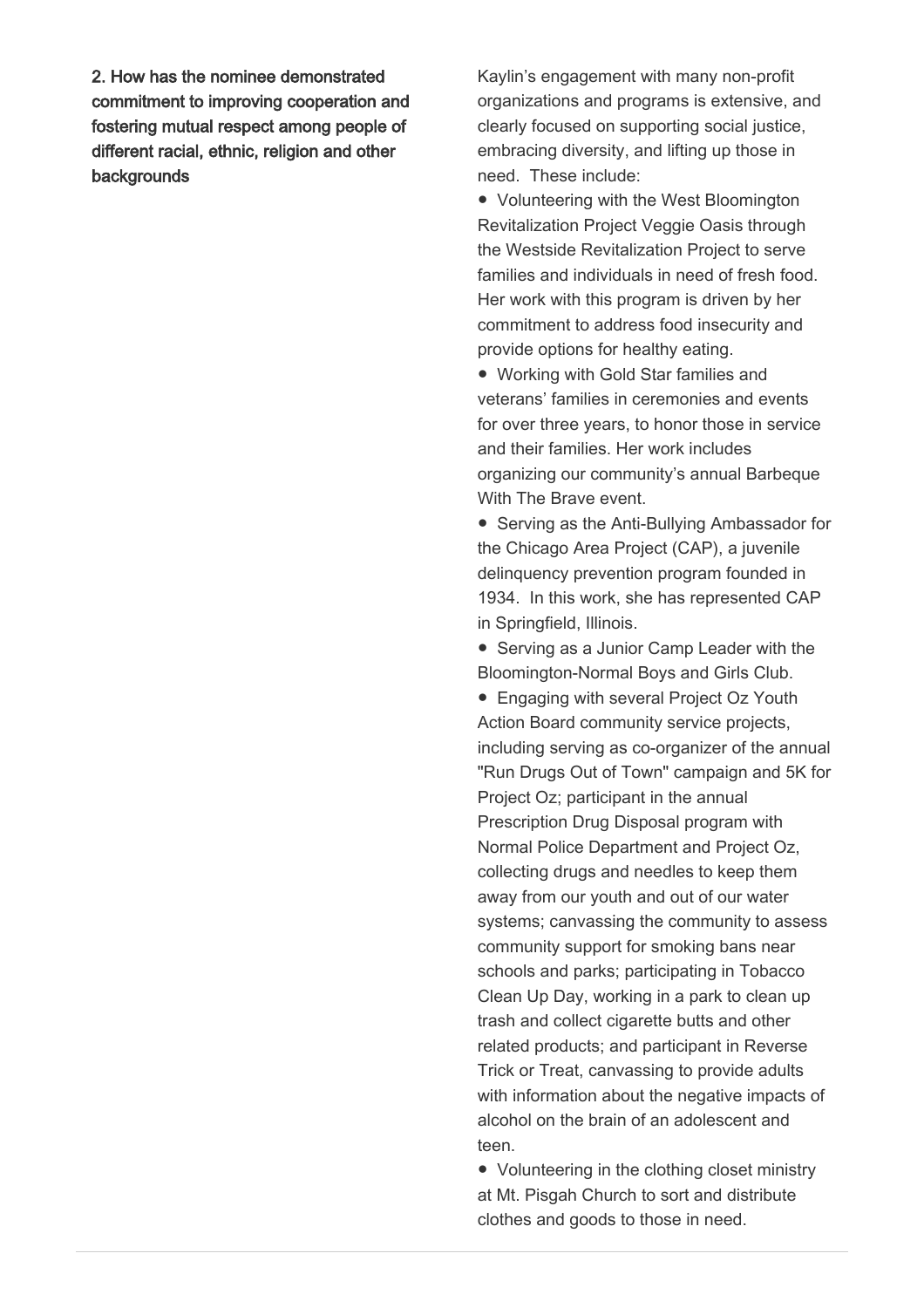● Volunteering in the food pantry at Mt Pisgah Church, assisting in sorting and distributing of food to those members of the McLean County community were in need.

● Raising money for scholarships provided to young girls and women in McLean County through the Soroptimist International-BN **Chapter** 

● Using her voice, and singing for the Sugar Creek Alzheimer's Special Care Center, Heritage Manor Assisted Living Home and Westminster Village Assisted Living Home. She serves as choir president with the Mt. Pisgah Sunbeam choir, directing and teaching music and organizing community outreach programs to provide hope to those in need of spiritual encouragement. At BHS, she is vicepresident of the choir.

● Actively and consistently participating in many Not In Our Town events.

● Working with the Media-Cation Foundation, Inc., an organization focused on educating communities, children, and young adults through the creation and distribution of all forms of multimedia. With the help of this foundation, Kaylin released her first unsigned artist single entitled, "I See The Sun." This single reached over 1,000 SoundScan downloads in one week, with all proceeds used to fund programs that support youthfocused entertainment education and training.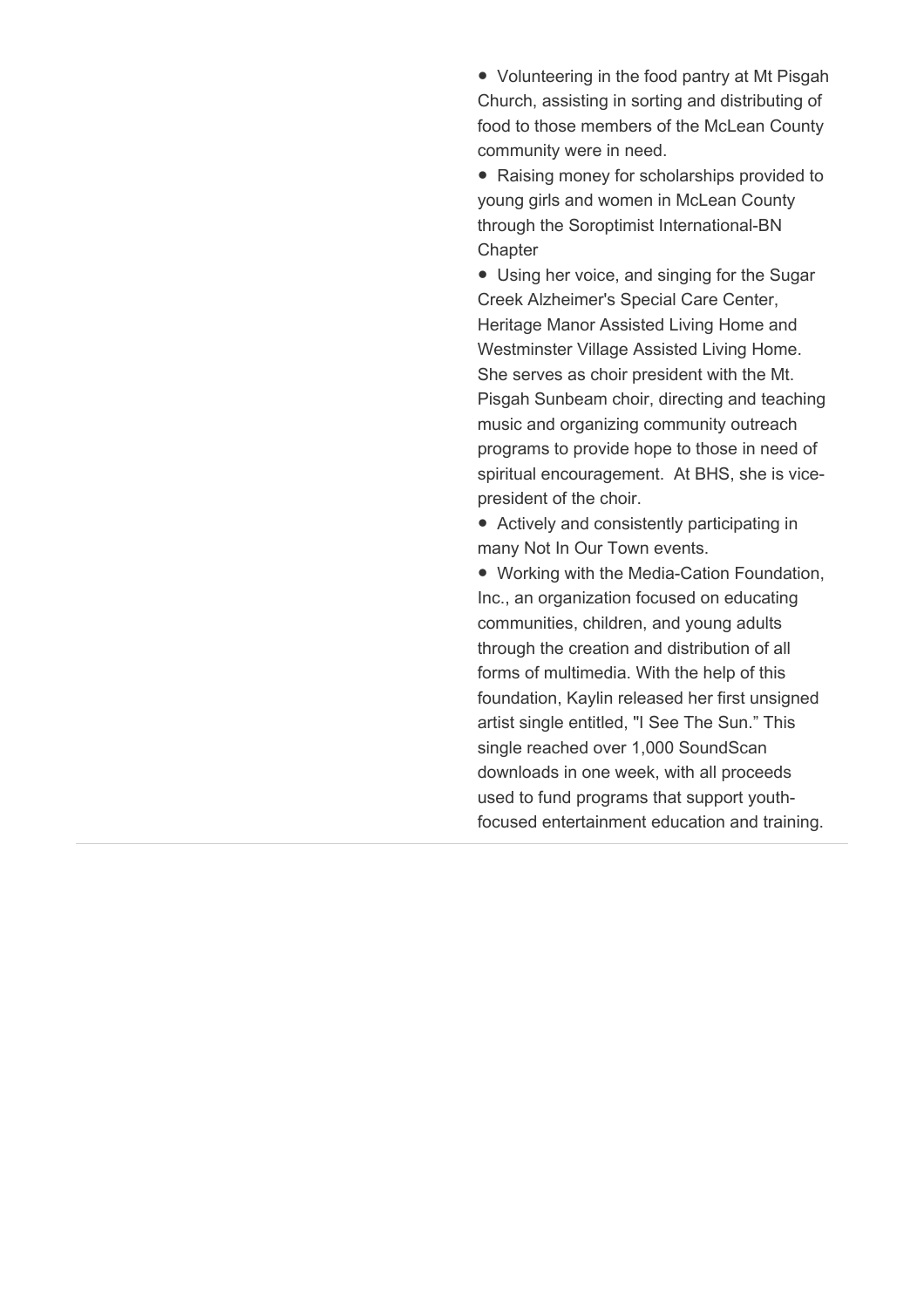3. How has nominee's efforts addressed discrimination, prejudice and the effects of past discrimination?

Kaylin works as a Youth Development Professional at the Boys & Girls Club. In this role, she serves as a mentor, coach and tutor for youth up through the 5th grade. As a supervisor at the Club, Kaylin is a mandated reporter, nurturing students in their academic work as well as in their personal lives. Kaylin builds strong relationships that help Club members become self-confident and respectful of themselves and others, laying the groundwork for our next generation of leaders who speak truth to power.

Kaylin is co-founder and President of the Black Student Union (BSU) at Bloomington High School. As President of the BSU, Kaylin set forth a goal to coordinate activities that strengthen cultural and political awareness, and to launch and sustain a student organization that is recognized and respected for addressing issues that African American students, as well as the entire student body. BSU is dedicated to promoting cultural awareness and student leadership in high school and throughout the community. Under Kaylin's leadership, the BSU debuted the "Black History Museum," including with tours, live performances and artifacts, a first for Bloomington High School. The response from the student body, faculty and staff was enthusiastic, and the exhibit reached over 300 individuals. Based on this success, the BSU will scale up its hours to stay open over a three day period to allow for more visitors.

Kaylin's work with the WBRP Veggie Oasis reflects her deep understanding of the challenges that some in our community face. The Veggie Oasis serves mainly the westside of Bloomington, a diverse part of our community often faced with economic challenges. In her work with the Veggie Oasis, Kaylin encourages people to take what they and their families need to eat. She is sensitive to the lack of healthy and fresh food in this part of Bloomington; her service in volunteering with the Veggie Oasis demonstrates her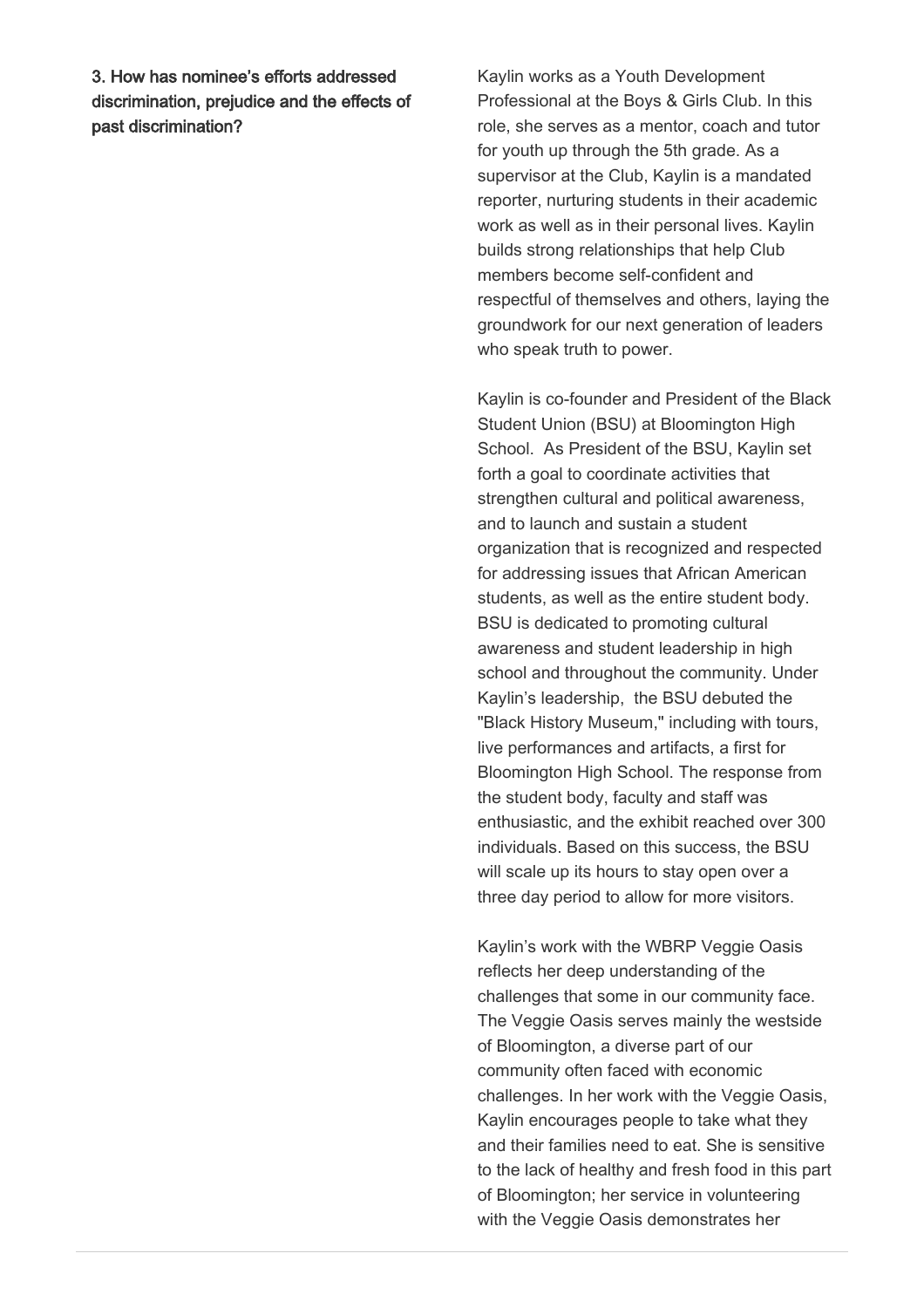strong commitment to being part of the solution to lifting up our community and sharing our resources.

In 2018, Kaylin volunteered three hours every week for a full year as a voter's right advocate. In this work, she encouraged eligible voters to utilize their right to vote and educated young voters across McLean county about the importance of their vote, and why their vote matters in every election. She also encouraged youth to participate in local civic engagement activities. Her commitment to voter registration and voter rights in on-going.

Kaylin is a proud member of the NAACP, recognizing this organization's commitment to social justice and equality for all people. At the recent 100th year anniversary of our local chapter, Kaylin served as a featured speaker and performed vocally.